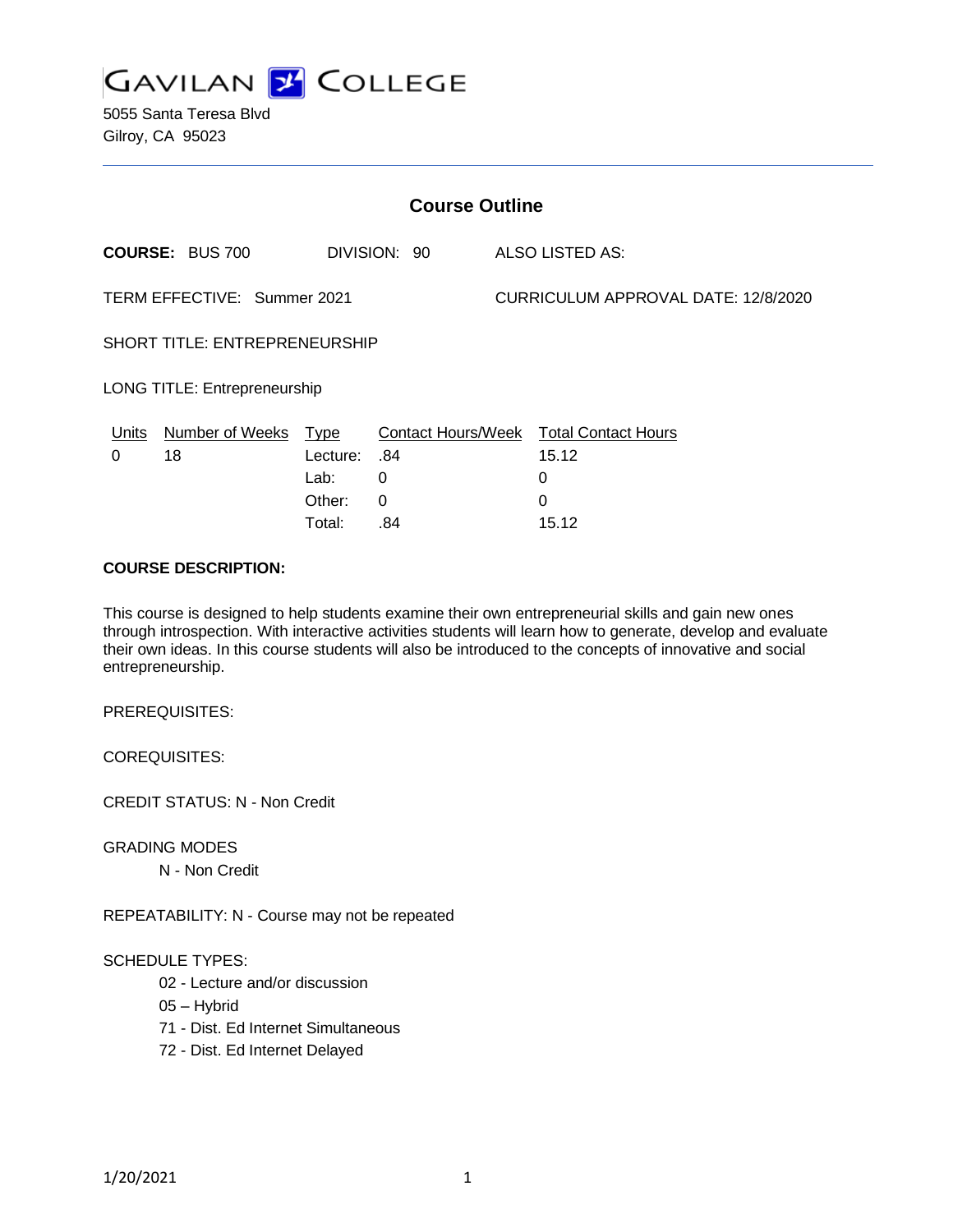# **STUDENT LEARNING OUTCOMES:**

By the end of this course, a student should:

- 1. Student develops and presents their business plan to the class.
- 2. Student develops a small business plan.

#### **CONTENT, STUDENT PERFORMANCE OBJECTIVES, OUT-OF-CLASS ASSIGNMENTS**

Curriculum Approval Date: 12/8/2020

# **DE MODIFICATION ONLY**

Week 1 (3 hours): Entrepreneurship

- a. What is it?
- b. Benefits
- c. Risks

Week 2 (3 hours): Types of Entrepreneurship

- a. Social
- i. Case studies
- b. Innovative
- i. Case studies
- Week 3 (3 hours): Entrepreneurial skills
- a. Review and brainstorm of skills and abilities to become an entrepreneur
- i. Discipline
- ii. Resilience
- iii. Leadership
- b. Entrepreneur 2.0 Assessment
- c. The Seven Habits of Highly Effective People by Stephen Covey
- Week 4 (3 hours): Business Ideas
- a. Brainstorming Skills
- b. Record Keeping
- Week 5 (3 hours): Business Model
- a. Definition and key aspects of business model
- b. Key components of a business plan
- c. Business Model Canvas
- i. Evaluating business ideas using business model canvas (BMC)

# **METHODS OF INSTRUCTION:**

Lecture: 15 hours of face-to-face lecture time.

# **OUT OF CLASS ASSIGNMENTS**

Required Outside Hours: 5 Assignment Description: Development of a Small Business Plan Includes Marketing, Product Development, Sales and Infrastructure plan.

# **METHODS OF EVALUATION:**

Writing assignments Percent of total grade: 100.00 %